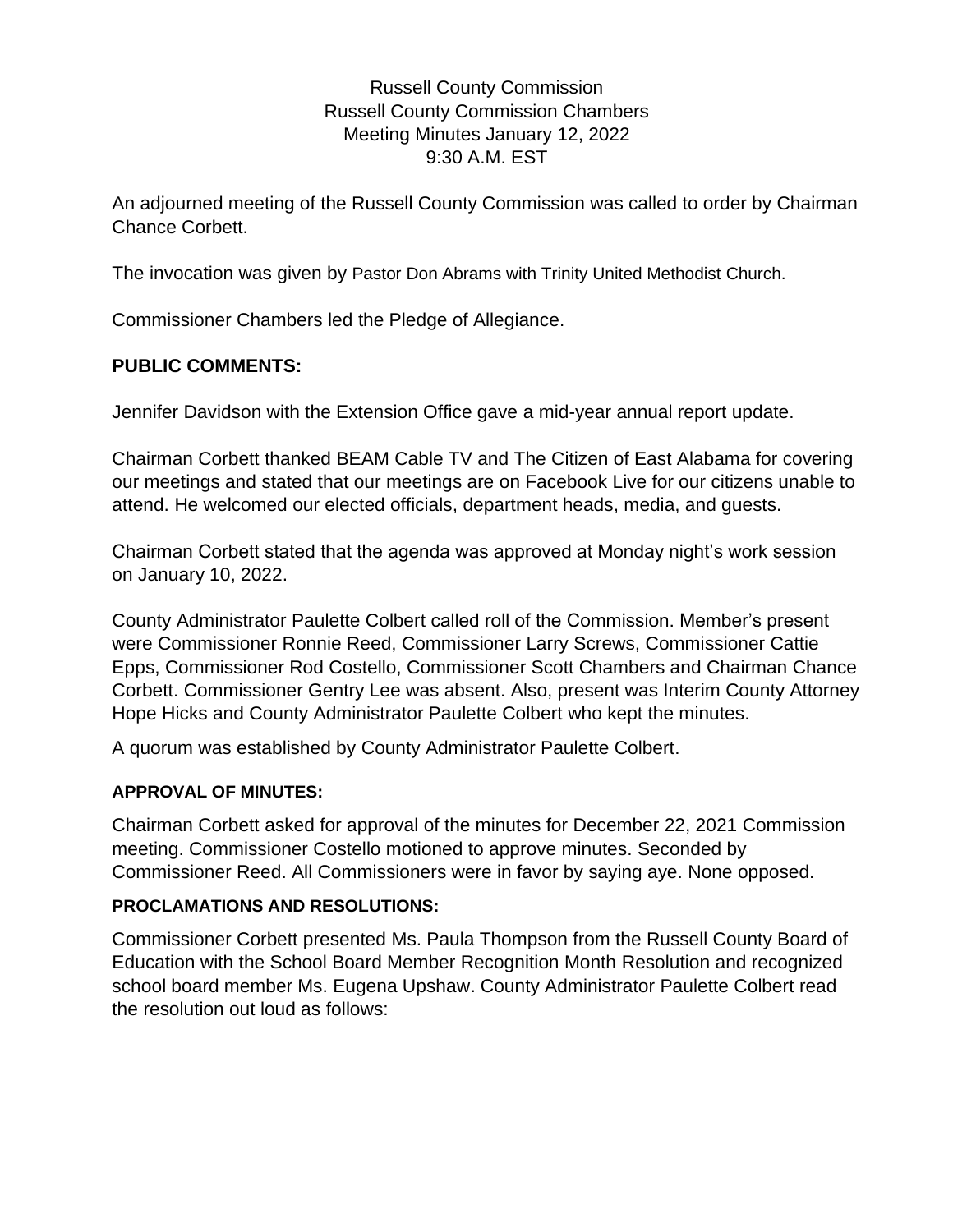# Russell County Commission **RESOLUTION**

**School Board Member Recognition Month** 



**WHEREAS**, the Russell County Commission recognizes the importance of public education in our community; and

**WHEREAS**, the Russell County Commission appreciates the vital role played by those individuals who, as local school board members, establish policies to ensure an efficient, effective school system; and

**WHEREAS**, school board members serve as a voice that enables our community to preserve local lay management and control of our public schools; and

WHEREAS, school board members are charged with representing our local education interests to state and federal government and ensuring compliance with state and federal law; and

WHEREAS, school board members selflessly devote their knowledge, time and talents as advocates for our schoolchildren;

NOW, THEREFORE, BE IT RESOLVED, that the Russell County Commission recognizes and salutes the members of the Russell County Board of Education by proclaiming January 2022 as School Board Member Recognition Month.

This Resolution adopted and approved this 12<sup>th</sup> day of January, 2022.

Motion to approve the resolution by Commissioner Epps. Seconded by Commissioner Reed. All Commissioners were in favor by saying aye. None opposed.

#### **DISCUSSION ITEMS:**

No discussion items were made.

#### **BUSINESS ITEMS:**

Chairman Corbett recognized Maintenance Director Leon Watson who requested proposals for bids on the aerial lift. Mr. Watson requested proposals for an aerial lift and if approved will start the bid process January 21<sup>st</sup> and run three consecutive weeks until February 11<sup>th</sup>, 2022. He said they will then open bids on February 14<sup>th</sup> in the Commission Chambers and anticipating awarding the bid in the Commission meeting on February 23, 2022. Chairman Corbett asked if he was working with Mrs. Colbert with the advertising. Mr. Watson agreed. Motion to approve by Commissioner Screws. Seconded by Commissioner Reed. All Commissioners were in favor by saying aye. None opposed.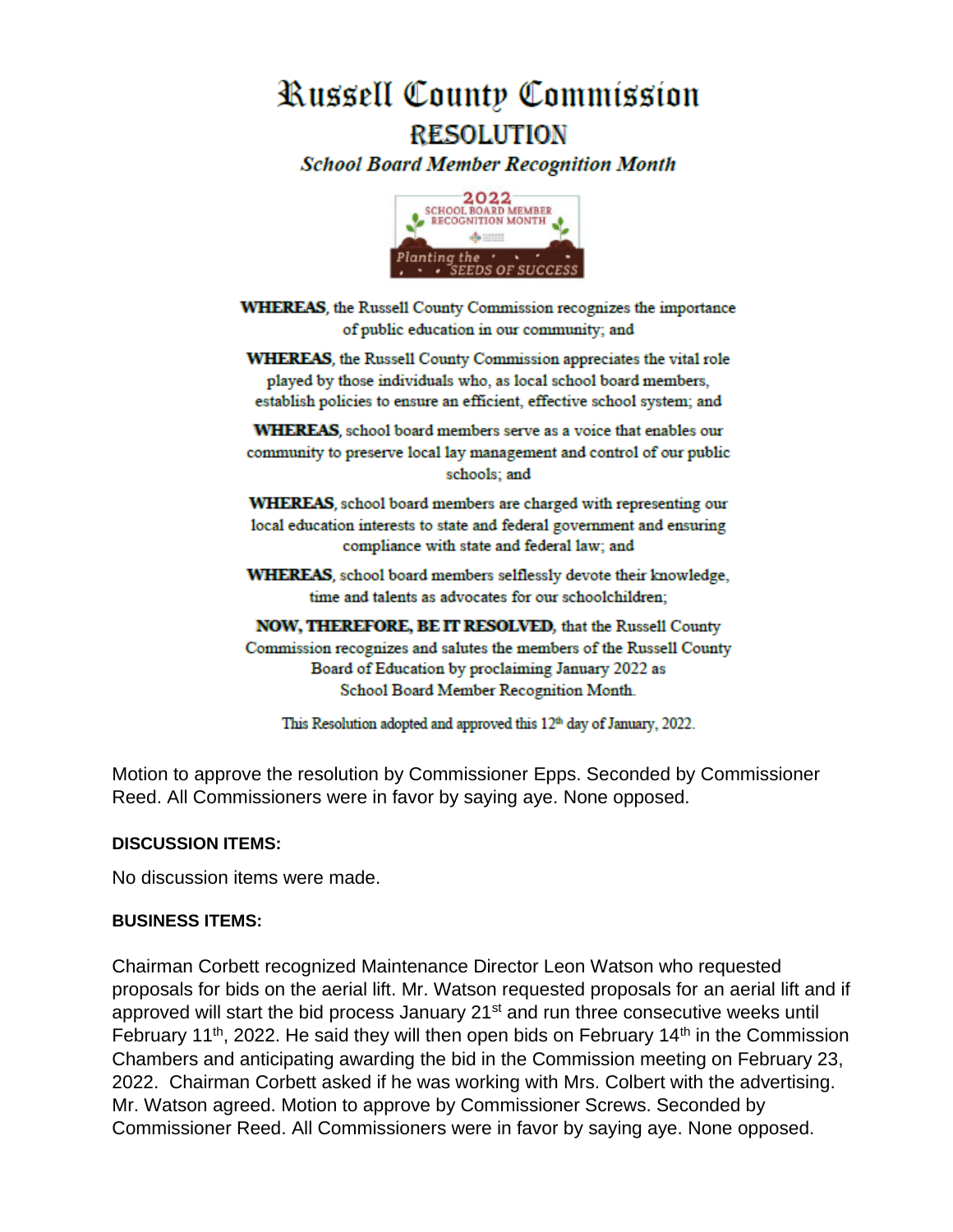Chairman Corbett recognized Maintenance Director Leon Watson who presented the request for bids for re-caulking the exterior of the courthouse. Mr. Watson requested the Commission to approve to accept bids for this project that will be to reseal and precast all the caulk work of the exterior courthouse building flashing and precast work and all of the expansion joints. Tentatively if approved, he would run the with the same dates as the aerial lift, they will start the bid process January 21<sup>st</sup> until February 11<sup>th</sup>, 2022, and award the bid at the February 23, 2022, Commission meeting. Motion to approve by Commissioner Costello. Seconded by Commissioner Reed. Judge Harden spoke and discussed the need, and he supported this project due to previous water issues. All Commissioners were in favor by saying aye. None opposed.

Chairman Corbett presented the Sanitation Director position. He spoke about the search committee which was comprised of himself, Commissioner Epps, and Commissioner Chambers to receive applications for the position of the Sanitation Director for Russell County while that position is currently being held as an interim basis by our County Engineer Blakeney. Chairman Corbett stated that (as a recap) they received five applications and four of those applicants were interviewed and the fifth one withdrew before the interview started. He said that after the four interviews were conducted, two candidates rose to the top and those candidates were brought before the Sanitation Board, and they were also in agreement that the top two candidates were well in line with the way they are trying to go in this position. He stated it was brought to the Commission in December and they were asked to postpone due to some health insurance questions being worked on. Chairman Corbett asked the Commission if they can either take action today or at least bring it to the table so that it's fair to this county that we continue to move forward and to the applicants that have put in their applications. He asked at this time what the pleasure of the Commission is. Do they need to move forward with the position or what do they need to do at this point? Commissioner Screws stated he was ready to vote. Commissioner Reed stated that they need to go ahead and move on with this today because it has been put off long enough. Commissioner Corbett stated that the Commissioners have had time to look over the applications and resumes of the applicants and the two that have been presented for this position is Mr. Ward Dudley and Ms. Iris Dargan. Commissioner Screws recommended Ms. Dargan as the Sanitation Director. Chairman Corbett nominated Mr. Dudley for the position. Chairman Corbett stated that both candidates have their unique experiences going for them. The Commission voted by a show of hands for each candidate to be offered this position, 3 voted for Ms. Dargan and 3 voted for Mr. Dudley. It was a lock since Commissioner Lee was absent. Motion to postpone to a future meeting was made by Chairman Corbett. Seconded by Commissioner Costello. County Administrator Paulette Colbert called roll of the Commission as follows: Commissioner Ronnie Reed, no; Commissioner Larry Screws, yes; Commissioner Cattie Epps, yes; Commissioner Rod Costello, yes; Commissioner Scott Chambers, yes; and Chairman Chance Corbett, yes. Motion was approved to postpone the vote for the Sanitation Director until the next Commission meeting. Chairman Corbett asked Mrs. Colbert to provide the amount of the current salary for that position for the next meeting.

Chairman Corbett presented requiring all Russell County Commission employees receiving checks to go on direct deposit. Motion to approve by Commissioner Chambers.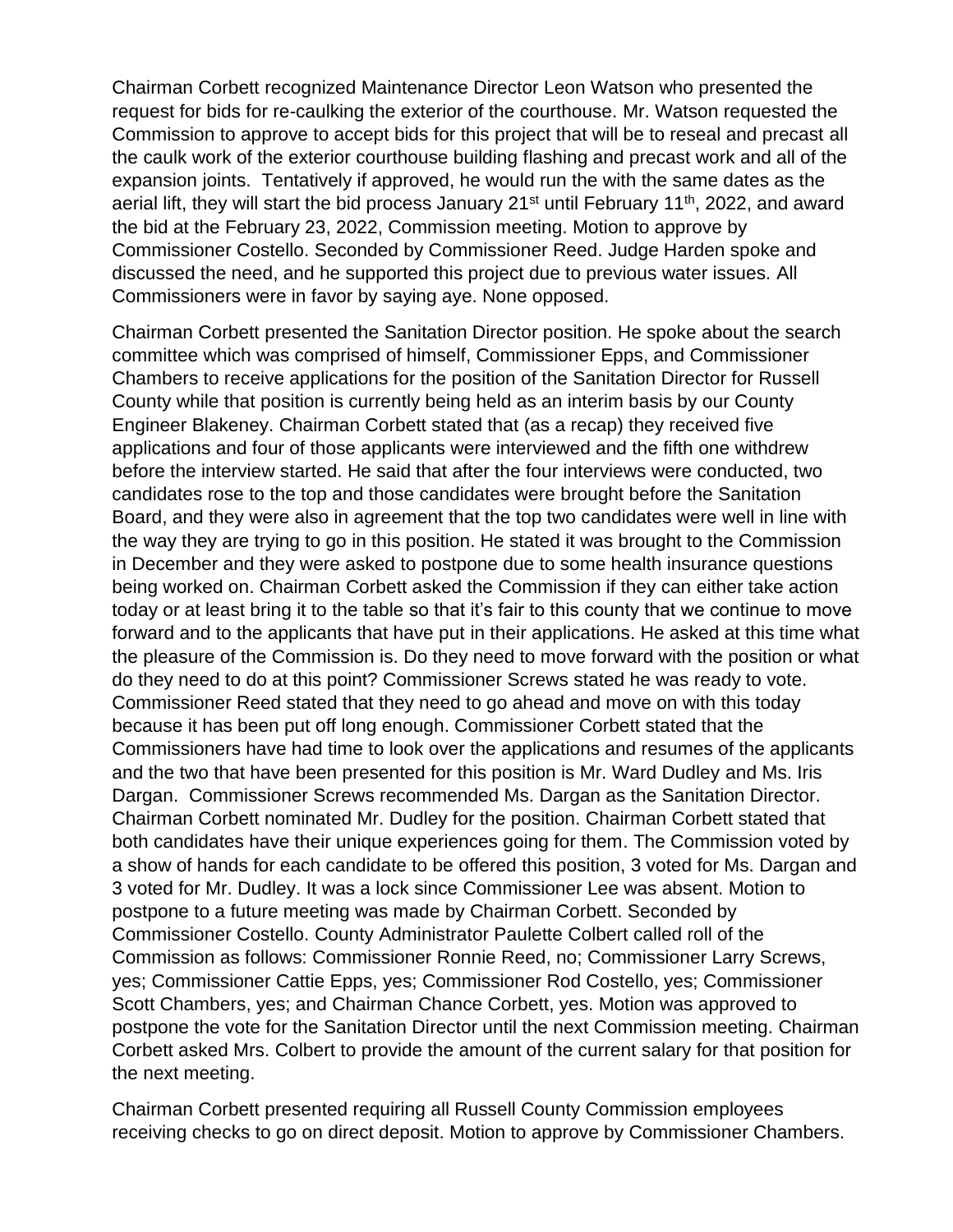Seconded by Commissioner Costello. In discussion, Commissioner Reed did not agree with supporting this. Commissioner Epps asked Attorney Hope Hicks if this would be a policy the Commission is taking on for the county or is this a requirement for all employees to do it? She asked should they vote on a policy for the county, and she wanted clarification on it. Ms. Hicks stated that this came up last week as they were discussing the new policy handbook, so she has taken some time and reviewed it, and has made some revisions and suggestions. Ms. Hicks said that as she was talking to Mrs. Colbert, the Chairman, and others about issues to put in the handbook and this was one of the things that she raised, was that the old handbook said direct deposit was allowed and that employees may have direct deposit. Ms. Hicks stated that her question was, do you, as you're moving forward and we're now in 2022 want to require direct deposit. She said it's a very common policy within a lot of counties and cities because its money saving and timesaving for your staff and especially when she found we have so few people that don't do it now. Ms. Hicks stated that one of the reasons she thinks the Chairman brought this up was because it's a new policy that they would like to include in the new handbook and rather surprise you with the change in rules, he wanted the Commission to be able to vote on this. Commissioner Epps understood but she was just concerned about the wording, and she was thinking if we were going to put it in the policy, would we say the policy of payroll will be direct deposit. Ms. Hicks stated that language will be put in the handbook if they approve that direct deposit is required for payroll. She said clearly the Commission is going to write checks to people but for payroll purposes, direct deposit would be required. Chairman Corbett stated that the Engineer has had to send someone from Seale to pickup checks as an un-needed trip. Commissioner Reed asked the attorney if County Officials would be exempt in this because there are a few that receive a paper check? Ms. Hicks stated that for payroll purposes and ease, everybody would just go ahead and get direct deposit. Chairman Corbett stated that the motion on the table was for anyone that receives a payroll check would be required to receive it by direct deposit. County Administrator Paulette Colbert polled the Commission as follows: Commissioner Ronnie Reed, abstained; Commissioner Larry Screws, yes; Commissioner Cattie Epps, yes; Commissioner Rod Costello, yes; Commissioner Scott Chambers, yes; and Chairman Chance Corbett, yes. Motion passed.

Chairman Corbett recognized Sheriff Taylor who presented the request to send out bid invitations for building to house COVID command vehicle. Sheriff Taylor requested to give Mrs. Colbert the authority to send out a bid for the building that they intend to house their new COVID command vehicle. He would like for her to begin advertising on January 27th, open the bid on February 17th, and award the bid at the February 23<sup>rd</sup> meeting. Chairman Corbett said this should fall under Public Works due to the amount and will follow under all the money guidelines as well. Motion to accept the recommendation by Commissioner Epps. Seconded by Commissioner Reed. Under discussion, Commissioner Screws asked if this was a multipurpose vehicle? Sheriff Taylor stated that it was. Commissioner Screws asked what will be done with it after COVID, or if COVID ever leaves us? Sheriff Taylor answered that it's also a vehicle for any crime scenes, or natural disasters that we may have, or any community events that might come up, so it is going to touch all the bases in our whole county. Sheriff stated that if something needs to be setup in Hurtsboro, then it's going to be there for you. Chairman Corbett added that in pandemic planning is always something in the works with emergency management so he knows this will be used for it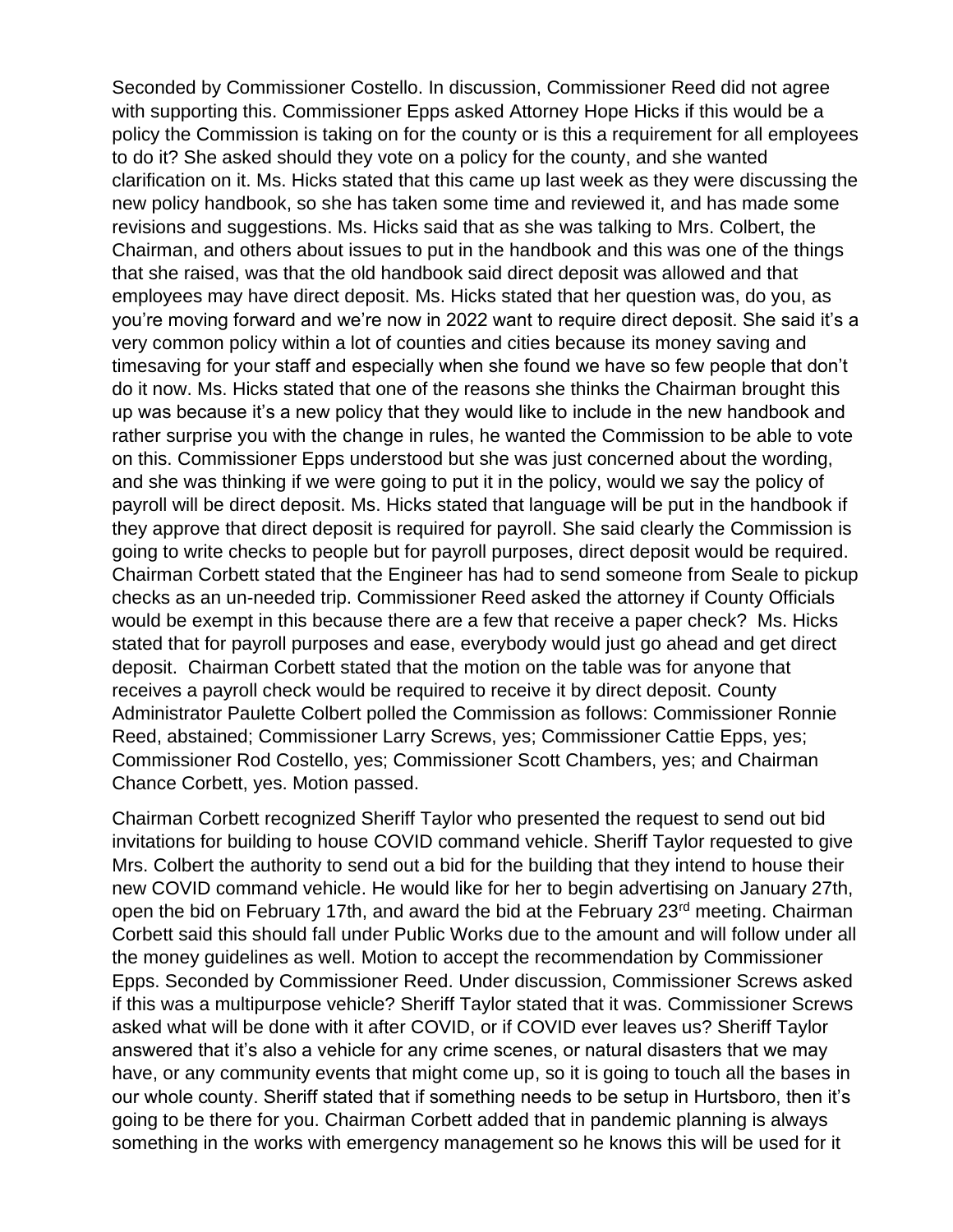as well. All Commissioners were in favor by saying aye. None opposed. The Commission passed the motion unanimously.

# **COUNTY ENGINEER:**

County Engineer Shawn Blakeney presented the Rebuild Alabama Annual report. He stated that by the legislation that was presented by the Rebuild Alabama Act, it is required by the engineers to do an annual report on the monies we used from the CRAF money and FAEF money, which is County Rebuild Alabama money funds and Federal Exchange Funds money. Below is the report presented for approval:

|                                                                                                                                                                                                                                                                                                      |                                                                                                  |                                                                                            | ÷,                                                                       | ᇹ                                                                       | G.                                                          | $\infty$                                                                 | $\sim$                                                               | o,                                                                                   | $\mathbf{c}_1$                                                                        | ÷.                                                                            | $\pmb{\omega}$                                                                          | $\sim$                                                                                    | ÷                                                    |                                                            |                                                          |                   | Map Index                                                                                 |                                             |                                              |
|------------------------------------------------------------------------------------------------------------------------------------------------------------------------------------------------------------------------------------------------------------------------------------------------------|--------------------------------------------------------------------------------------------------|--------------------------------------------------------------------------------------------|--------------------------------------------------------------------------|-------------------------------------------------------------------------|-------------------------------------------------------------|--------------------------------------------------------------------------|----------------------------------------------------------------------|--------------------------------------------------------------------------------------|---------------------------------------------------------------------------------------|-------------------------------------------------------------------------------|-----------------------------------------------------------------------------------------|-------------------------------------------------------------------------------------------|------------------------------------------------------|------------------------------------------------------------|----------------------------------------------------------|-------------------|-------------------------------------------------------------------------------------------|---------------------------------------------|----------------------------------------------|
| Remarks                                                                                                                                                                                                                                                                                              |                                                                                                  | ntended to be reported<br>Vote: Only Rebuild Alabama Funds are                             | RA-RCP 57-005-21                                                         | <b>FA-RCP 57-004-21</b>                                                 | <b>RA-RCP 57-003-21</b>                                     | RA-RCP 57-001-21                                                         | <b>RA-RCP 57-001-21</b>                                              | RA-RCP 57-001-21                                                                     | RA-RCP 57-001-21                                                                      | RA-RCP 57-001-21                                                              | <b>RA-RCP</b><br>57-000-20                                                              | RA-RCP 57-003-20                                                                          | <b>RA-RCP 57-002-20</b>                              |                                                            |                                                          |                   | <b>Project No.</b>                                                                        |                                             | <b>ACEA</b>                                  |
| No amendments were made to the County Transportation Plan.<br>RA-RCP 57-002-20 (Map Index 1) was bid in FY 20 and completed in FY 21<br>RA-RCP 57-003-20 (Map Index 2 & 3) were bid in FY 20 and completed in FY 21                                                                                  |                                                                                                  |                                                                                            | Zion Hill Road                                                           | Upshaw Flatts<br>Road                                                   | Wills Valley<br>Road                                        | Padgetts Road<br>Sec 2                                                   | <b>Cutrate Road</b>                                                  | Owens Road<br>Sec 2                                                                  | Owers Road<br>Sec 1                                                                   | <b>Railroad Street</b>                                                        | Tuskegee<br>Highway                                                                     | Fort Davis<br>Road                                                                        | Lasse Loop                                           |                                                            |                                                          |                   | Road Name/<br>Number                                                                      |                                             |                                              |
|                                                                                                                                                                                                                                                                                                      |                                                                                                  |                                                                                            | <b>S</b><br>598                                                          | 35<br>1821                                                              | 32.4185                                                     | 32.4127                                                                  | 32.4918                                                              | 32.2694                                                                              | 32.2702                                                                               | 32.2344                                                                       | 32.2441                                                                                 | 32.2421                                                                                   | 32,4589                                              |                                                            |                                                          |                   | F                                                                                         |                                             |                                              |
|                                                                                                                                                                                                                                                                                                      |                                                                                                  |                                                                                            | -85.2991                                                                 | -85.2593                                                                | -85.3009                                                    | -85.2780                                                                 | 8260.88                                                              | -84.9767                                                                             | -85.0000                                                                              | -85.4335                                                                      | -85.4220                                                                                | -85.4220                                                                                  | -85.0991                                             |                                                            |                                                          |                   | Long.                                                                                     | Begin                                       |                                              |
|                                                                                                                                                                                                                                                                                                      |                                                                                                  |                                                                                            | 32.2700                                                                  | 32.1514                                                                 | 32.4400                                                     | 32.3973                                                                  | 32.5015                                                              | 32.2655                                                                              | 32.2694                                                                               | 32.2382                                                                       | 32.2609                                                                                 | 32.2423                                                                                   | 32.4603                                              |                                                            |                                                          |                   | E                                                                                         |                                             |                                              |
|                                                                                                                                                                                                                                                                                                      |                                                                                                  | (Total Mileage Does Not Include Bridge Projects)<br>Total Miles Addressed this Fiscal Year | 45.2754                                                                  | 85.2567                                                                 | -85.3062                                                    | -85.2357                                                                 | -85.0586                                                             | 1/96'18                                                                              | 1916.48                                                                               | -85.4231                                                                      | -85.4337                                                                                | 85.4293                                                                                   | -85.1007                                             |                                                            |                                                          |                   | <b>Suo</b>                                                                                | g                                           |                                              |
|                                                                                                                                                                                                                                                                                                      |                                                                                                  |                                                                                            | $\Join$                                                                  | ×                                                                       | ×                                                           | $\pmb{\times}$                                                           | $\pmb{\times}$                                                       | $\pmb{\times}$                                                                       | $\pmb{\times}$                                                                        | ×                                                                             | $\pmb{\times}$                                                                          | $\pmb{\times}$                                                                            | ×                                                    |                                                            |                                                          |                   | Road Improvement<br>Project                                                               |                                             |                                              |
|                                                                                                                                                                                                                                                                                                      |                                                                                                  |                                                                                            |                                                                          |                                                                         |                                                             |                                                                          |                                                                      |                                                                                      |                                                                                       |                                                                               |                                                                                         |                                                                                           |                                                      |                                                            |                                                          |                   | <b>Bridge</b><br>Improvement<br>Project                                                   |                                             |                                              |
|                                                                                                                                                                                                                                                                                                      |                                                                                                  | 4.35                                                                                       | ទី                                                                       | ĩη                                                                      | ធ្ល                                                         | 3.OT                                                                     | ā                                                                    | 0.50                                                                                 | 1,38                                                                                  | <b>D.67</b>                                                                   | E,                                                                                      | 0.28                                                                                      | 07.0                                                 |                                                            |                                                          |                   | Project<br>Length<br>(miles)                                                              | <b>Project Details</b>                      |                                              |
| RA-RCP 57-005-21 (Map Index 11) has been carried forward to the 2022 County Transportation Plan<br>RA-RCP 57-004-21 (Map Index 10) has been carried forward to the 2022 County Transportation Plan<br>RA-RCP 57-003-21 (Map Index 9) has been carried forward to the 2022 County Transportation Plan | Percent of Rebuild Funds Expended in Compliance with Section 7c(2)(d) on the Rebuild Alabama Act | Expended this Fiscal Year<br><b>Total Rebuild Funds</b>                                    | Resurtacing and Traffic Stripe<br>from Prudence Road to Blanding<br>Road | Resuriacing and Traffic Stripe<br>from Prudence Road to End<br>Pavement | Resurtacing and Tra#ic Stripe<br>from Philips Road to US 80 | Resurtacing and Traffic Stripe<br>from Huguley Road to Hitchitee<br>Road | Resurtacing and Traffic Stripe<br>from Opeika Road to Opeika<br>Raod | Resurtacing and Traffic<br>StripeMarkings from Farmbrook<br>Suodivision to 0.500 Mie | Resurtaing and Traffic<br>StripeNlantings from AL HWY 165<br>to Farmbrook Subdivision | Resurtacing and Traffic Stripe<br>from Hursboro City Limits to<br>County Line | Resurtacing and Traffic<br>StriperMarkings from Hurtsboro<br>City Limits to County Line | StripeMatkings from AL HWY S1<br>StripeMatkings from AL HWY S1<br>Resurtacing and Traffic | Resurtace from Stagecoach Drive<br>to Gunsmoke Trail | Rebuild Funds Received from<br>Municipalities through MOUs | Annual Revenue Received by<br>Annual Revenue Received by | Beginning Balance | <b>Description of Work</b>                                                                |                                             | FY 2021 County Rebuild Alabama Annual Report |
|                                                                                                                                                                                                                                                                                                      |                                                                                                  | \$1,203,206.93                                                                             |                                                                          |                                                                         |                                                             | \$363,014.49                                                             | \$147,135.45                                                         | \$60,301.41                                                                          | \$166,431.89                                                                          | \$80,803.89                                                                   | \$253,825.00                                                                            | \$51,877.30                                                                               | \$79,817.50                                          |                                                            |                                                          |                   | Current Fiscal<br>Year<br>Funding<br>Expended in<br>Rebuild<br>Alabama                    | Amount of                                   | Russell County                               |
|                                                                                                                                                                                                                                                                                                      |                                                                                                  | 80.00                                                                                      |                                                                          |                                                                         |                                                             |                                                                          |                                                                      |                                                                                      |                                                                                       |                                                                               |                                                                                         |                                                                                           |                                                      |                                                            |                                                          |                   | Amount<br>Expended<br>Competitive Bid<br>Contracts                                        |                                             |                                              |
|                                                                                                                                                                                                                                                                                                      |                                                                                                  | \$1,203,206.93                                                                             | 80.00                                                                    | 00°0\$                                                                  | 00108                                                       | \$363,014.49                                                             | \$147,135.45                                                         | 14.105,006                                                                           | \$166,431.89                                                                          | 68.808,89                                                                     | \$253,825.00                                                                            | 06.77.30                                                                                  | 05'218'62'                                           |                                                            |                                                          |                   | <b>Utilizing Public<br/>Works Contracts</b><br>Amount<br>Expended                         | Method in Which Rebuild Funds Were Utilized |                                              |
|                                                                                                                                                                                                                                                                                                      |                                                                                                  | 80.00                                                                                      |                                                                          |                                                                         |                                                             |                                                                          |                                                                      |                                                                                      |                                                                                       |                                                                               |                                                                                         |                                                                                           |                                                      |                                                            |                                                          |                   | <b>Works Contracts</b><br>Expended exempt<br>from Competitive<br>and/ or Public<br>Amount |                                             |                                              |
|                                                                                                                                                                                                                                                                                                      |                                                                                                  |                                                                                            | 0.0%                                                                     | 0.0%                                                                    | <b>0.0%</b>                                                 | 95.0%                                                                    | 95.0%                                                                | 95.0%                                                                                | 95.0%                                                                                 | 96.0%                                                                         | %0'00                                                                                   | 960'001                                                                                   | %0'001                                               |                                                            |                                                          |                   | Complete<br>Percent                                                                       |                                             |                                              |
|                                                                                                                                                                                                                                                                                                      |                                                                                                  |                                                                                            | $\prec$                                                                  | $\prec$                                                                 | ×                                                           |                                                                          |                                                                      | z                                                                                    | $\prec$                                                                               | ×                                                                             | ×                                                                                       | $\prec$                                                                                   | ≺                                                    |                                                            |                                                          |                   | Original CTP<br>(Yes or No)                                                               |                                             |                                              |
|                                                                                                                                                                                                                                                                                                      | \$00#                                                                                            | Total CRAFIFAEF<br>Remaining                                                               | FABR.                                                                    | <b>CRAF</b>                                                             | CRAF                                                        | CRAF                                                                     | CRAF                                                                 | CRAF                                                                                 | CRAF                                                                                  | CRAF                                                                          | <b>FAEF</b>                                                                             | 晶                                                                                         | CRAF                                                 |                                                            |                                                          |                   | <b>CRAF or FAEF</b>                                                                       |                                             |                                              |
|                                                                                                                                                                                                                                                                                                      |                                                                                                  | \$272,767.49                                                                               |                                                                          | 00 08                                                                   | 00'0\$                                                      | \$363,014.49                                                             | \$147,135.45                                                         | \$60,301.41                                                                          | \$166,431.89                                                                          | \$80,803.89                                                                   |                                                                                         |                                                                                           | \$79,817.50                                          | \$0.00                                                     | \$901,833.82                                             | \$268,438.30      | <b>CRAF Amount</b>                                                                        |                                             |                                              |
|                                                                                                                                                                                                                                                                                                      |                                                                                                  | \$654,718.52                                                                               | <b>SO.00</b>                                                             |                                                                         |                                                             |                                                                          |                                                                      |                                                                                      |                                                                                       |                                                                               | \$253,826.00                                                                            | \$51,877.30                                                                               |                                                      |                                                            | \$350,114.73                                             | \$610,307.09      | <b>FAEF Amount</b>                                                                        |                                             |                                              |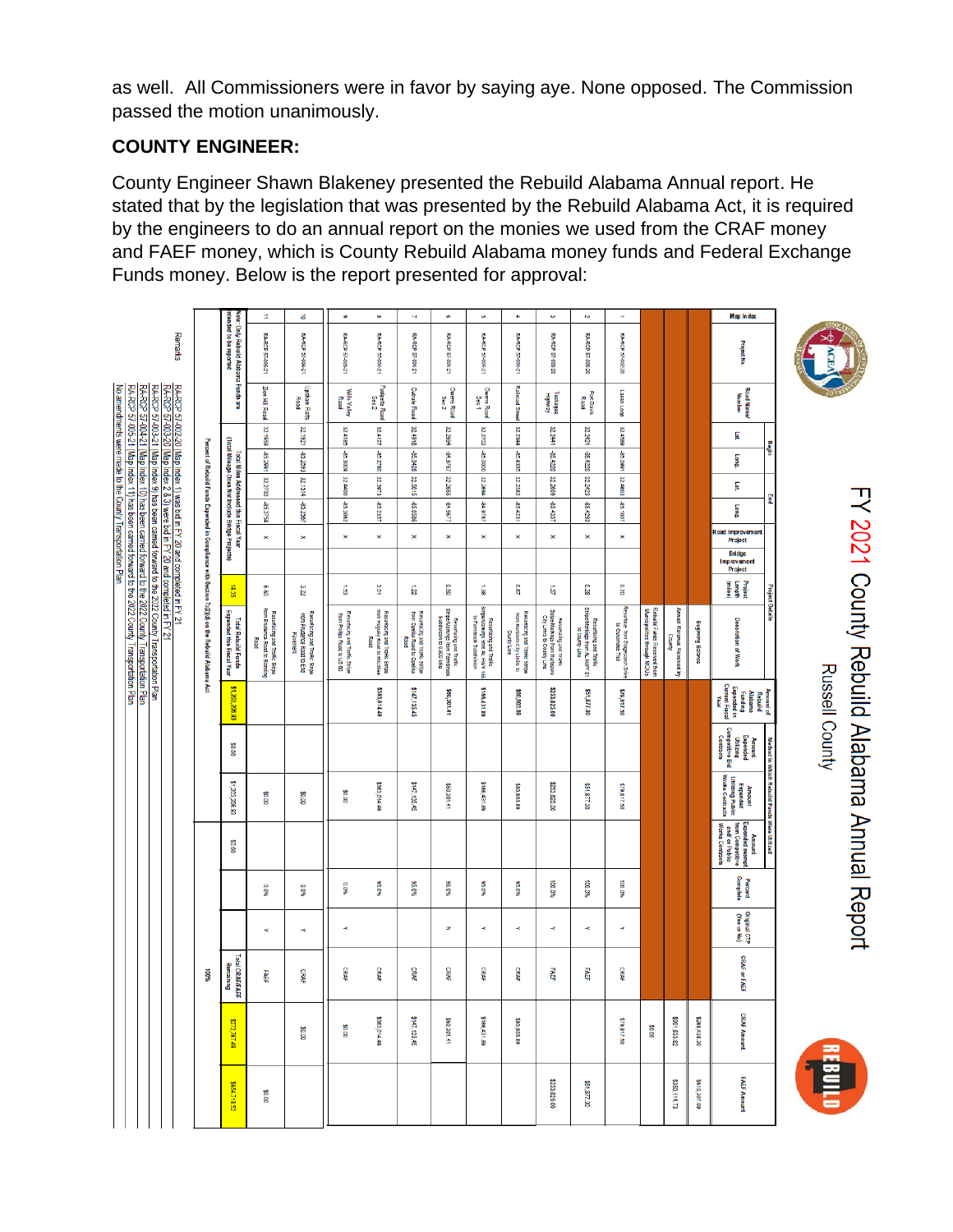Motion to approve Rebuild Alabama Annual report by Commissioner Screws. Seconded by Commissioner Epps. All Commissioners were in favor by saying aye. None opposed. The Commission passed the motion unanimously.

# **ADMINISTRATOR:**

County Administrator Paulette Colbert presented the county depositories for annual approval.

|                    | <b>RUSSELL COUNTY COMMISSION</b>      |            |                     |  |  |  |  |  |
|--------------------|---------------------------------------|------------|---------------------|--|--|--|--|--|
|                    | <b>BANK ACCOUNTS</b>                  |            |                     |  |  |  |  |  |
|                    | 2021/2022                             |            |                     |  |  |  |  |  |
| <b>31 ACCOUNTS</b> |                                       |            |                     |  |  |  |  |  |
| 001                | <b>GENERAL FUND</b>                   | 59 06 540  | PHENIX GIRARD BANK  |  |  |  |  |  |
| 002                | <b>CONTINGENT FUND</b>                | 126068700  | <b>BB&amp;TBANK</b> |  |  |  |  |  |
| 103                | FT MITCHELL SR CTR FUND               | 1002018222 | <b>SYNOVUS</b>      |  |  |  |  |  |
| 104                | <b>MASONIC LODGE FUND</b>             | 5900725    | PHENIX GIRARD BANK  |  |  |  |  |  |
| 105                | <b>COURT COST FUND</b>                | 59 55 836  | PHENIX GIRARD BANK  |  |  |  |  |  |
| 111                | <b>GASOLINE TAX FUND</b>              | 59 00 675  | PHENIX GIRARD BANK  |  |  |  |  |  |
| 112                | ROAD & BRIDGE FUND                    | 10 016 1   | <b>SYNOVUS</b>      |  |  |  |  |  |
| 116                | CAPITAL IMP FUND                      | 59 00 287  | PHENIX GIRARD BANK  |  |  |  |  |  |
| 117                | <b>RRR GAS FUND</b>                   | 126068670  | <b>BB&amp;TBANK</b> |  |  |  |  |  |
| 118                | SECONDARY ROAD FUND                   | 126068689  | <b>BB&amp;TBANK</b> |  |  |  |  |  |
| 119                | MINERAL SEVERANCE FUND                | 126068530  | BB & T              |  |  |  |  |  |
| 120                | <b>REAPPRAISAL FUND</b>               | 59 06 607  | PHENIX GIRARD BANK  |  |  |  |  |  |
| 194                | CO LAW ENFORCEMENT FUND               | 1002018230 | <b>SYNOVUS</b>      |  |  |  |  |  |
| 195                | JUVENILE DRG COURT FUND               | 1002272035 | <b>SYNOVUS</b>      |  |  |  |  |  |
| 220                | REBUILD ALABAMA FUND                  | 5746280    | PHENIX GIRARD BANK  |  |  |  |  |  |
| 221                | FEDERAL AID EXCHANGE FUND             | 5063892    | PHENIX GIRARD BANK  |  |  |  |  |  |
| 299                | CORONAVIRUS RESCUE ACT FUND           | 5887771    | PHENIX GIRARD BANK  |  |  |  |  |  |
| 230                | CDBG-CV (CV-NC-2-002) FUND            | 5275881    | PHENIX GIRARD BANK  |  |  |  |  |  |
| 511                | <b>GARBAGE FUND</b>                   | 59-00-543  | PHENIX GIRARD BANK  |  |  |  |  |  |
| 513                | <b>GARBAGE FUND ESCROW</b>            | 5900717    | PHENIX GIRARD BANK  |  |  |  |  |  |
| 710                | PAYROLL FUND                          | 59 06 623  | PHENIX GIRARD BANK  |  |  |  |  |  |
| 718                | OPERATION FUND-CLOSE SEPT             | 59 00 667  | PHENIX GIRARD BANK  |  |  |  |  |  |
| 718                | <b>OPERATION FUND-CLOSED FEB 2021</b> | 59-000-89  | PHENIX GIRARD BANK  |  |  |  |  |  |
| 718                | OPERATION FUND-2/25/2021              | 58-390-41  | PHENIX GIRARD BANK  |  |  |  |  |  |
| 750                | <b>DONATION FUND</b>                  | 126068697  | <b>BB&amp;TBANK</b> |  |  |  |  |  |
| 755                | <b>LAW LIBRARY FUND</b>               | 59 55 927  | PHENIX GIRARD BANK  |  |  |  |  |  |
| 761                | WORTHLESS CHECKS FUND                 | 59 55 810  | PHENIX GIRARD BANK  |  |  |  |  |  |
| 779                | MV TECHNOLOGY FUND                    | 125411444  | BB & T              |  |  |  |  |  |
| 780                | REV COMM SPEC FUND                    | 59 06 631  | PHENIX GIRARD BANK  |  |  |  |  |  |
| 781                | REV COMM MANUF FUND                   | 12 340 4   | <b>SYNOVUS</b>      |  |  |  |  |  |
| 782                | MOTOR VEH SPEC TRAINING               | 59 00 303  | PHENIX GIRARD BANK  |  |  |  |  |  |
| 784                | MVL COMM SPECIAL FUND                 | 1002018214 | <b>SYNOVUS</b>      |  |  |  |  |  |
| 785                | 90-92 MVL COMM FUND                   | 135682     | <b>SYNOVUS</b>      |  |  |  |  |  |
| 786                | <b>LAND REDEMPTION FUND</b>           | 125411452  | <b>BB&amp;T</b>     |  |  |  |  |  |
| 787                | JUVENILE SERVICE FUND                 | 126068549  | <b>BB&amp;T</b>     |  |  |  |  |  |
| 797                | <b>TOBACCO TAX FUND</b>               | 59 00 295  | PHENIX GIRARD BANK  |  |  |  |  |  |
| 798                | <b>BEER TAX FUND</b>                  | 126068557  | BB&T                |  |  |  |  |  |

Motion to approve by Commissioner Screws. Seconded by Commissioner Epps. All Commissioners were in favor by saying aye. None opposed. The Commission passed the motion unanimously.

County Administrator Paulette Colbert presented Severe Weather Preparedness Tax Holiday which is the last weekend in February and in order approve this, the Commission will need to authorize the Chairman to sign the resolution to be forwarded to the Alabama Department of Revenue before January 25, 2022. Motion to approve by Commissioner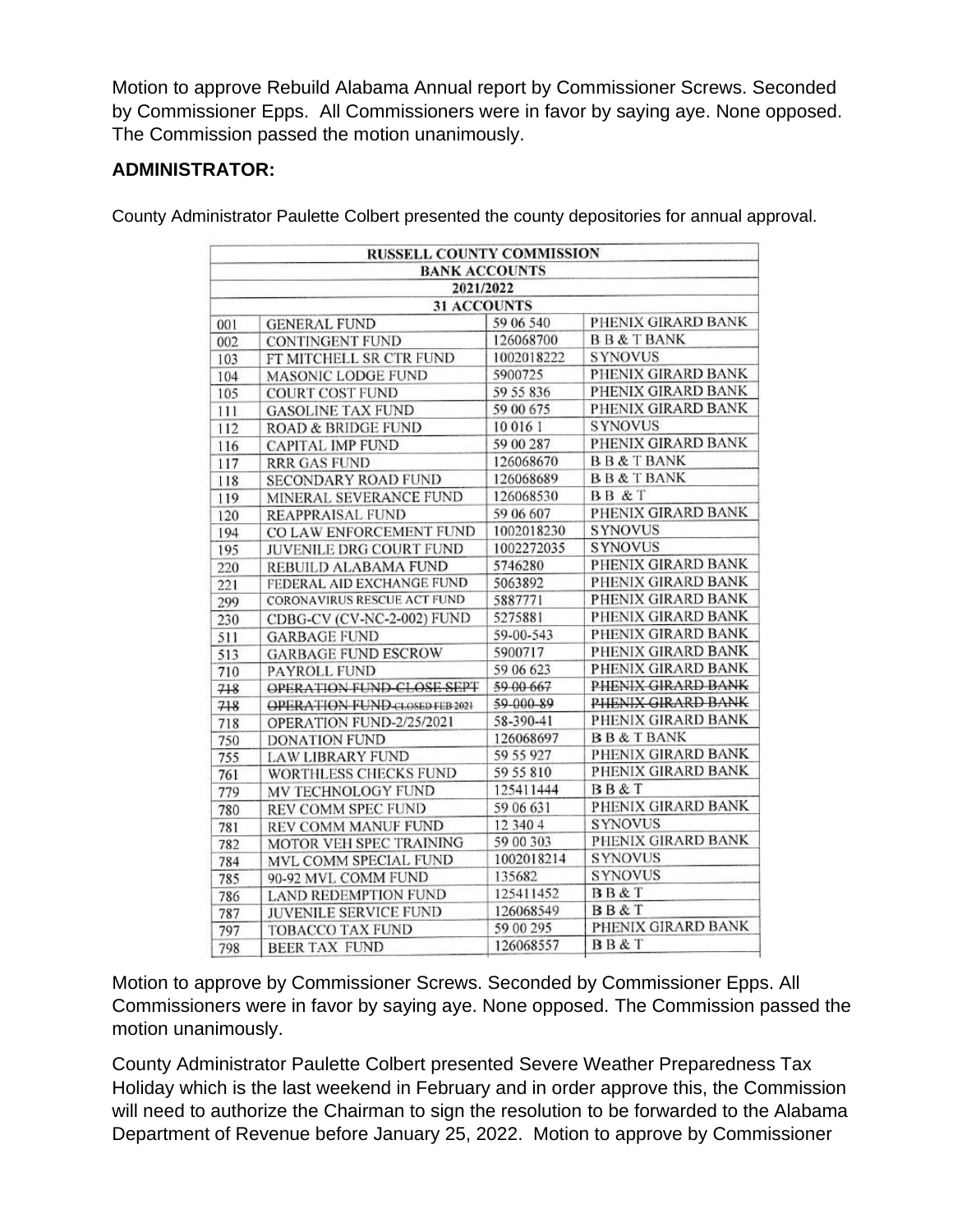Chambers. Seconded by Commissioner Reed. All Commissioners were in favor by saying aye. None opposed. The Commission passed the motion unanimously.

County Administrator Paulette Colbert presented the 2022 holiday schedule which mirrors the official sate holidays for the State of Alabama as shown below.

| Saturday, January 1st New Year's Day (Observed December 31, 2021)                             |
|-----------------------------------------------------------------------------------------------|
| Monday, January 17th Martin Luther King, Jr. & Robert E. Lee's Birthday                       |
| Monday, February 21 <sup>#</sup> George Washington & Thomas Jefferson's Birthday              |
| *Tuesday, March 1st  Mardi Gras (Baldwin & Mobile Counties Only)                              |
| Monday, April 25th  Confederate Memorial Day                                                  |
| Monday, May 30th  National Memorial Day                                                       |
| Monday, June 6 <sup>th</sup> Jefferson Davis' Birthday                                        |
| Monday, July 4th  Independence Day                                                            |
| Monday, September 5th  Labor Day                                                              |
| Monday, October 10 <sup>th</sup> Columbus Day & Fraternal Day & American Heritage Day         |
| Friday, November 11  Veterans' Day                                                            |
| Thursday, November 24th  Thanksgiving                                                         |
| Thursday, December 1st  Mrs. Rosa L. Parks Day (Commemoration Only)                           |
| Sunday, December 25 <sup>th</sup> Christmas Day (Observed Monday, December 26 <sup>th</sup> ) |
| Any additional days granted during the year by the Governor                                   |
| 85 Secoli Cana Part will be a flooding balislav at the Cattable Cananaiscimals discussion     |

#### RUSSELL COUNTY HOLIDAY SCHEDULE 2022

\*Mardi Gras Day will be a floating holiday at the County Commission's discretion.

Chairman Corbett stated that every year we bank the Mardi Gras holiday, and he would like to do it in the next few weeks so we can get it out a little earlier to the public. Mrs. Colbert agreed to work on it. Motion to approve by Commissioner Screws. Seconded by Commissioner Costello. All Commissioners were in favor by saying aye. None opposed. The Commission passed the motion unanimously.

## **HUMAN RESOURCES:**

Chairman Corbett stated that the Human Resources information is included for the Commissioners in their packets for their reference.

- New Hires for December
- December Job Openings through Alabama Department of Labor
- Remaining Job Vacancies
- Updated Benefits Overview